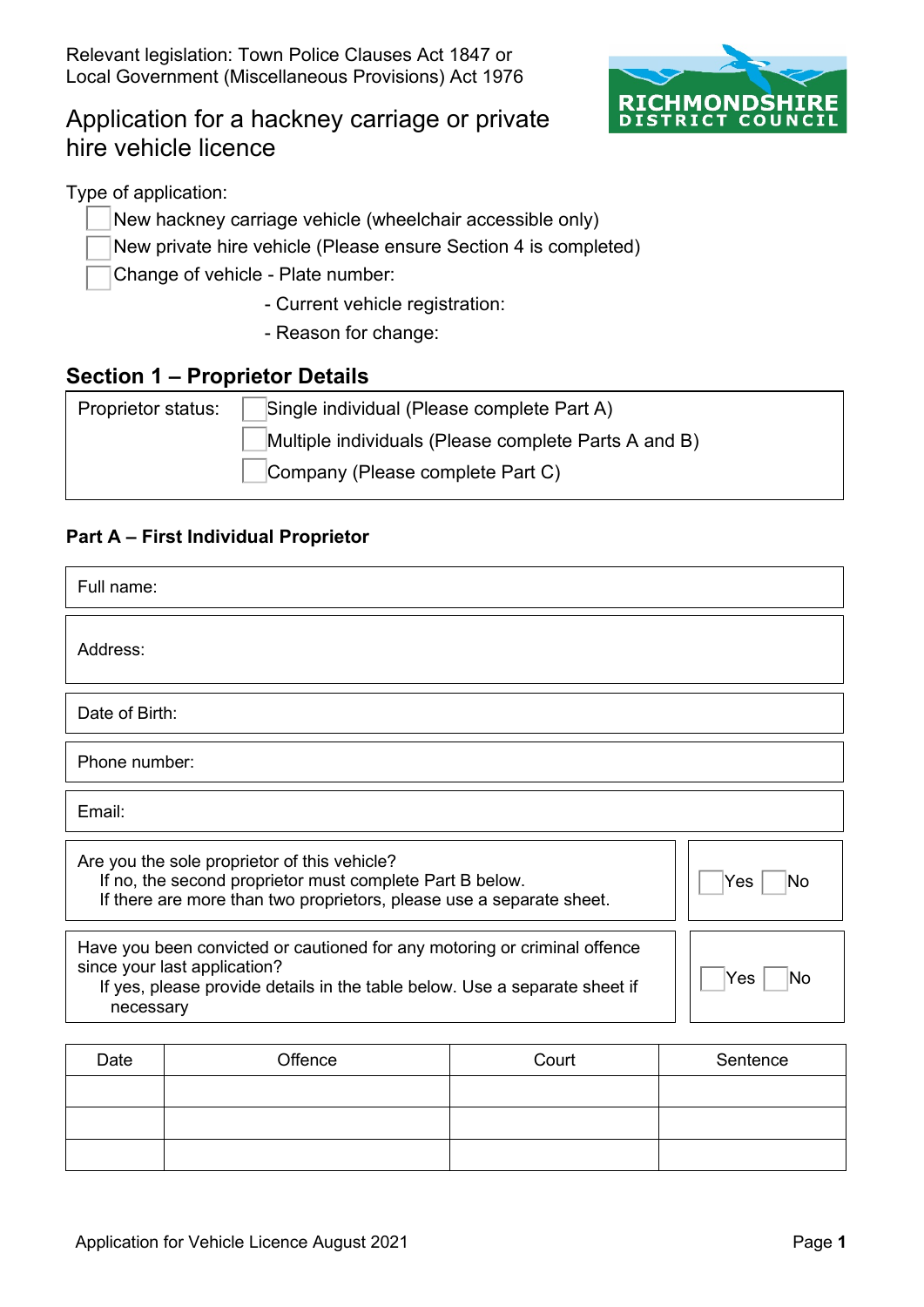| Full name:                                                                                                                                                                                                                                                              | <b>Part B - Second Individual Proprietor</b>                                                                                                                                            |       |  |           |
|-------------------------------------------------------------------------------------------------------------------------------------------------------------------------------------------------------------------------------------------------------------------------|-----------------------------------------------------------------------------------------------------------------------------------------------------------------------------------------|-------|--|-----------|
| Address:                                                                                                                                                                                                                                                                |                                                                                                                                                                                         |       |  |           |
| Date of Birth:                                                                                                                                                                                                                                                          |                                                                                                                                                                                         |       |  |           |
| Phone number:                                                                                                                                                                                                                                                           |                                                                                                                                                                                         |       |  |           |
| Email:                                                                                                                                                                                                                                                                  |                                                                                                                                                                                         |       |  |           |
| necessary                                                                                                                                                                                                                                                               | Have you been convicted or cautioned for any motoring or criminal offence<br>since your last application?<br>If yes, please provide details in the table below. Use a separate sheet if |       |  | Yes<br>No |
| Date                                                                                                                                                                                                                                                                    | Offence                                                                                                                                                                                 | Court |  | Sentence  |
|                                                                                                                                                                                                                                                                         |                                                                                                                                                                                         |       |  |           |
| Company name:                                                                                                                                                                                                                                                           | <b>Part C - Company Proprietor</b>                                                                                                                                                      |       |  |           |
|                                                                                                                                                                                                                                                                         | Registered office address:                                                                                                                                                              |       |  |           |
|                                                                                                                                                                                                                                                                         | Company register number:                                                                                                                                                                |       |  |           |
| Contact name:                                                                                                                                                                                                                                                           |                                                                                                                                                                                         |       |  |           |
| Phone number:                                                                                                                                                                                                                                                           |                                                                                                                                                                                         |       |  |           |
| Email:                                                                                                                                                                                                                                                                  |                                                                                                                                                                                         |       |  |           |
|                                                                                                                                                                                                                                                                         | Are you the sole proprietor of this vehicle?<br>If no, any other proprietor(s) must complete Part B. Please use a separate<br>sheet if necessary.                                       |       |  | Yes<br>No |
| Has the company secretary, any director or any other officer of the company<br>been convicted or cautioned for any motoring or criminal offence since your<br>Yes<br>No<br>last application?<br>If yes, please provide details below. Use a separate sheet if necessary |                                                                                                                                                                                         |       |  |           |

| Date | Offence | Court | Sentence |
|------|---------|-------|----------|
|      |         |       |          |
|      |         |       |          |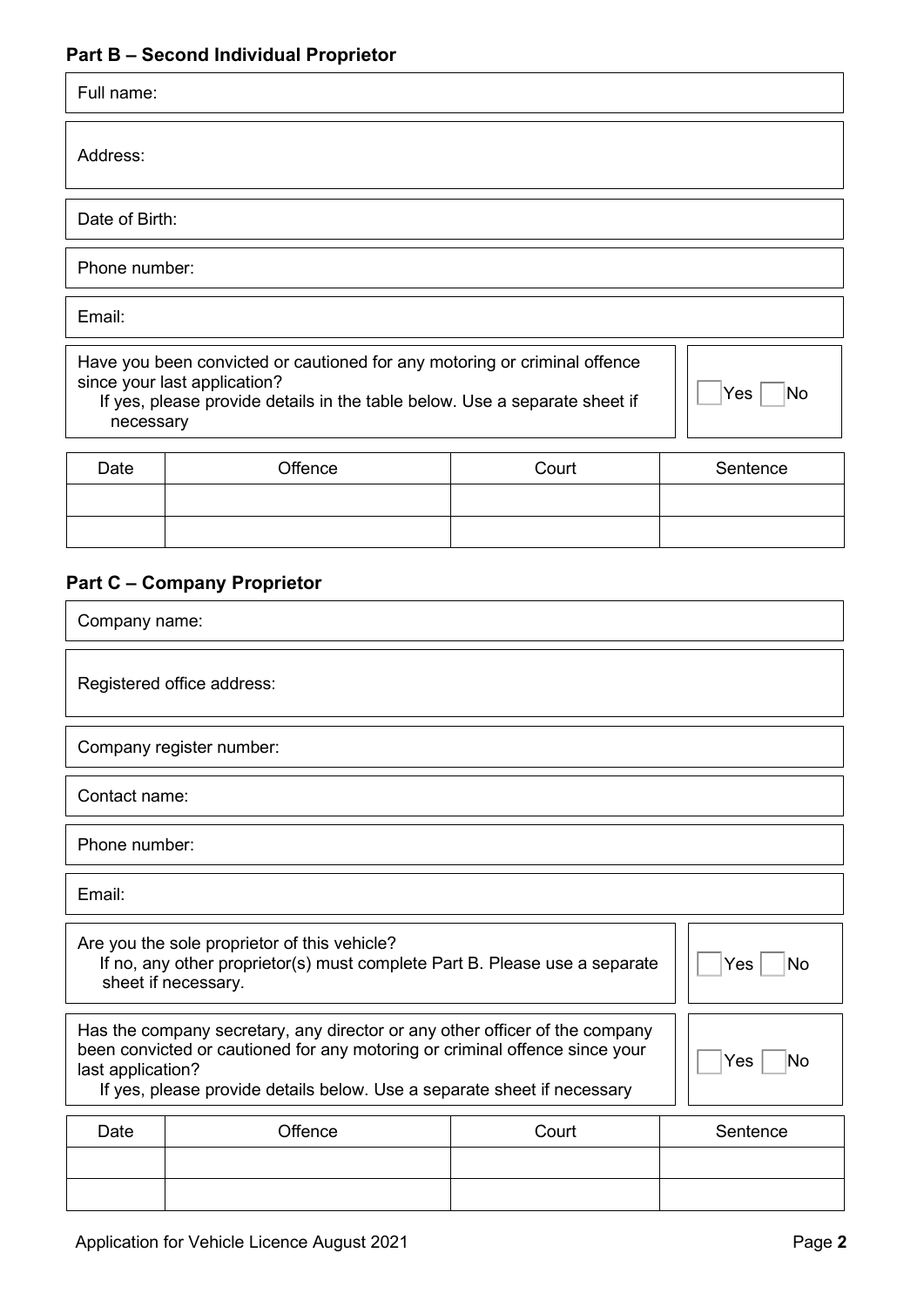# **Section 2 – Vehicle Details**

| Registration number:                                                                                                                                                   |
|------------------------------------------------------------------------------------------------------------------------------------------------------------------------|
| Date of first registration:                                                                                                                                            |
| Make:                                                                                                                                                                  |
| Model:                                                                                                                                                                 |
| Colour:                                                                                                                                                                |
| Number of passengers:<br>(excluding the driver)                                                                                                                        |
| Engine number:                                                                                                                                                         |
| Chassis number:                                                                                                                                                        |
| Has this vehicle ever been involved in an accident or recorded as an<br>"insurance write off"?<br>Yes<br>No<br>If yes, please provide full details on a separate sheet |

Is this vehicle wheelchair accessible (i.e. adapted or designed to carry at least one wheelchair user whilst in their wheelchair)?

| ≀Yes | No |
|------|----|

Please list all drivers of this vehicle below:

| Name | Address | Driver badge<br>number |
|------|---------|------------------------|
|      |         |                        |
|      |         |                        |
|      |         |                        |
|      |         |                        |
|      |         |                        |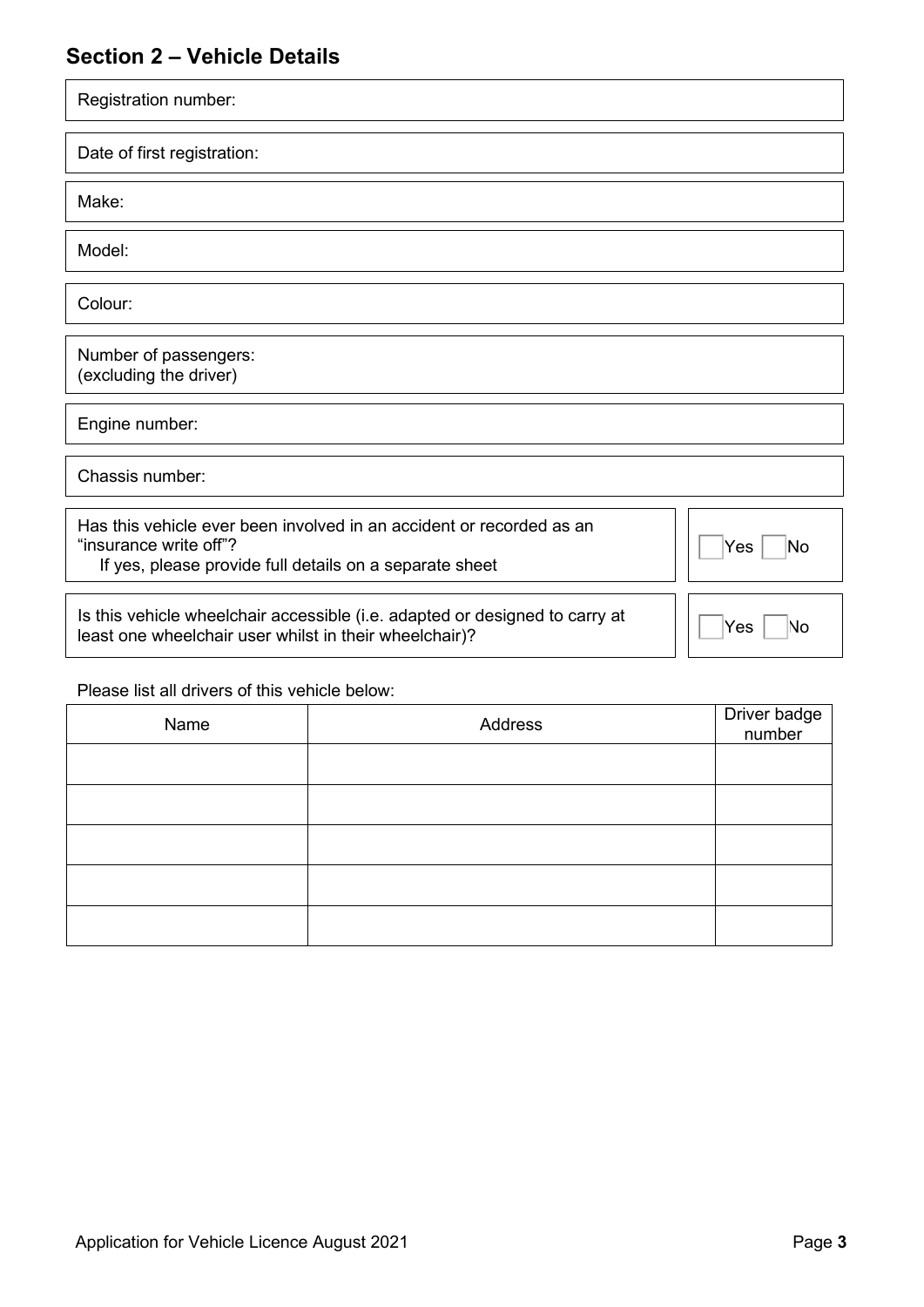### **Section 3 – Declaration and Signature**

To be completed by all persons named on the application form. In the case of a company proprietor, the form should be signed by an authorised officer of the company.

#### **I hereby declare that the information provided in this form is true to the best of my knowledge.**

**I understand that it is a criminal offence to make a false statutory declaration.** 

| Signature:           |
|----------------------|
| Name (please print): |
| Date of signature:   |
|                      |
| Signature:           |
| Name (please print): |
| Date of signature:   |
|                      |
| Signature:           |
| Name (please print): |
| Date of signature:   |
|                      |

 **use the information you have provided on this form for the prevention and detection of fraud. It This authority is under a duty to protect the public funds it administers, and to this end, may may also share this information with other bodies responsible for auditing and administering public funds for these purposes.**